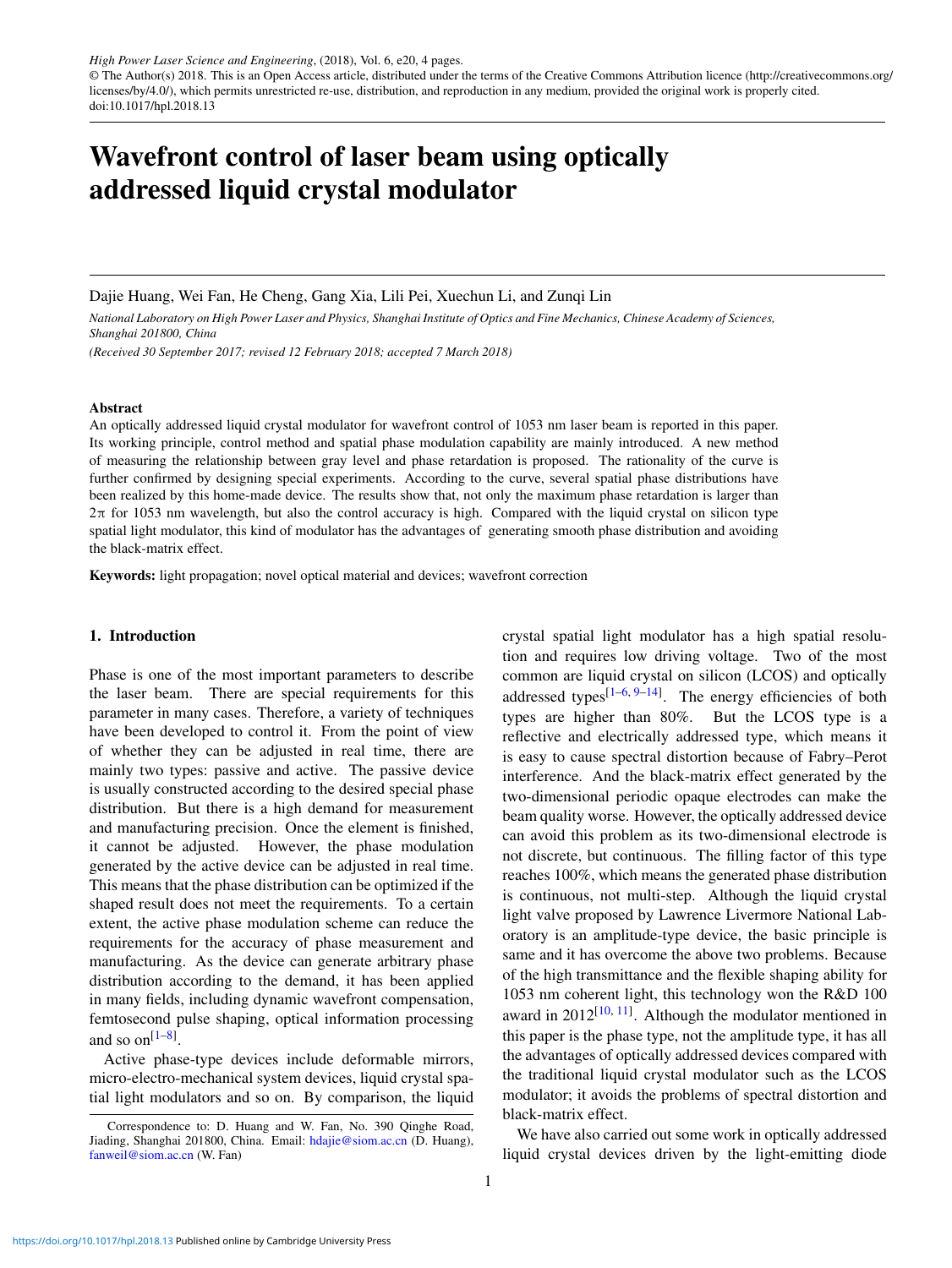<span id="page-1-0"></span>

Figure 1. (a) The device and (b) its working principle.

<span id="page-1-1"></span>

Figure 2. The optical setup for testing the optically addressed spatial light modulator (SLM). CW, continuous-wave; PBS, polarizing beam splitter.

(LED). Both the online performance test and engineering verification of the device have been realized in recent years<sup>[\[12](#page-3-7)[–14\]](#page-3-4)</sup>. So far, our home-made devices have been used in the SGXX facility for more than a year, fully demonstrating the reliability of these devices. In this paper, a newly developed phase-type optically addressed modulator driven by the blue LED is reported. Its working principle, control method and phase modulation capability are mainly introduced. A new method of measuring the relationship between gray level and phase retardation is proposed. The accuracy of the curve is further confirmed by designing special experiments. According to the curve, several special phase distributions have been realized by this device. The results show that, not only the maximum phase retardation is larger than  $2\pi$  for 1053 nm wavelength, but also the control accuracy is high.

<span id="page-1-2"></span>

**Figure 3.** The measured phase distribution with the shape  $\forall$ .

### 2. Working principle

In addition to the liquid crystal material, the working principle of this phase type device is the same as the amplitude type device<sup>[\[11–](#page-3-6)[14\]](#page-3-4)</sup>. Because of the photoconductive effect of BSO  $(Bi_{12}SiO_{20})$  crystal, the voltage on the crystal will change when the projected blue light intensity changes. It will also lead to the change of voltage on the liquid crystal layer. Different modes of the liquid crystal result in different kinds of modulators. The amplitude-type device usually adopts the twisted nematic mode, while the phase-type device usually adopts the nematic mode. For the phase-type modulator in this paper, different voltages on the liquid crystal layer will lead to different phase delays. This means that the phase delay will change when the blue light intensity on the modulator changes. As a result, we can control the wavefront of 1053 nm laser beam if the blue light intensity distribution can be adjusted precisely.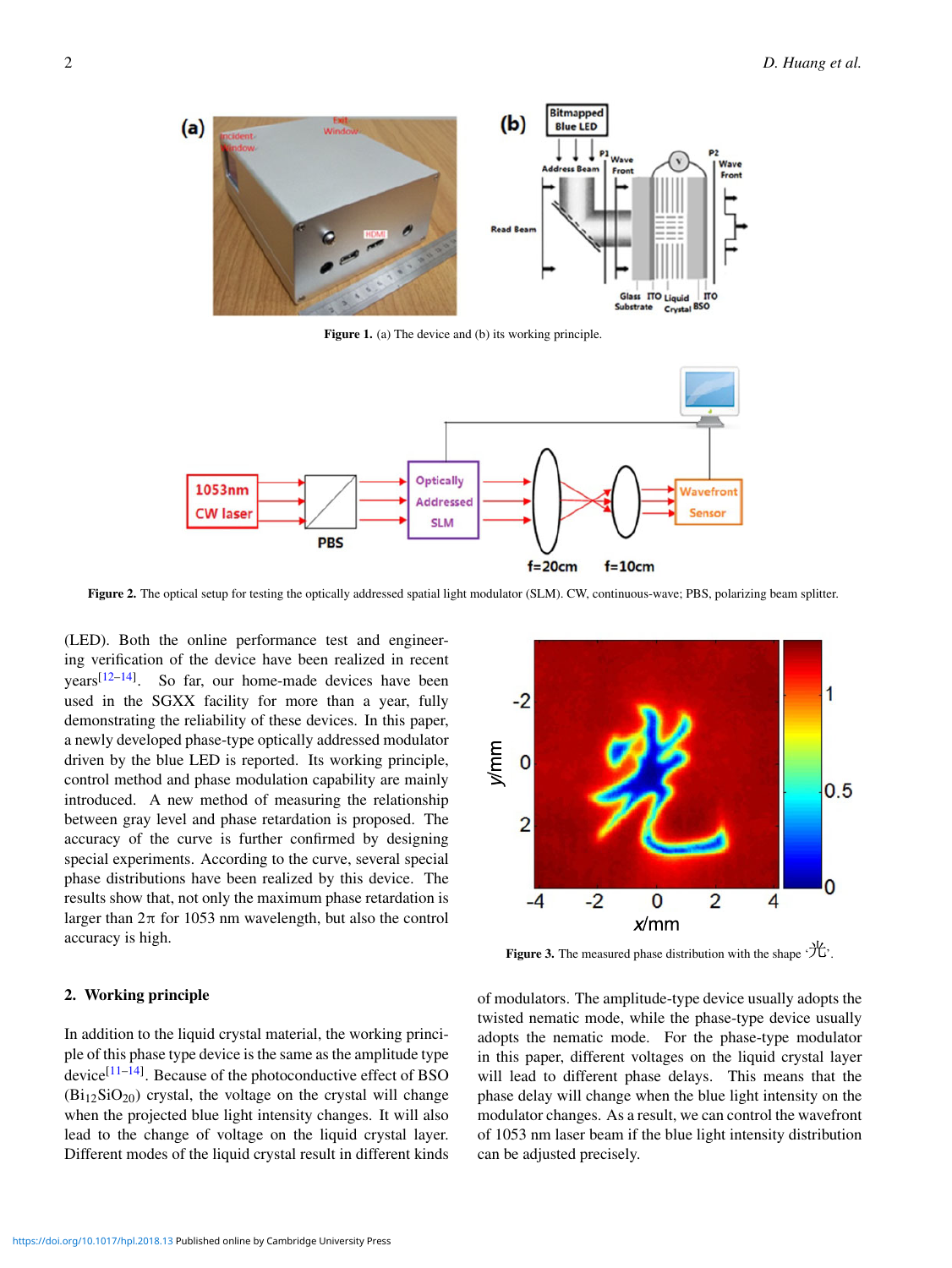<span id="page-2-0"></span>

**Figure 4.** (a) The gray bitmap, (b) the measured phase distribution, and (c) the relationship of both when  $G_0 = 0$ .

<span id="page-2-1"></span>

Figure 5. The relationships of gray level and measured phase delay when the parameter  $G_0$  is (a) 0.1, (b) 0.2, (c) 0.3, (d) 0.4, (e) 0.5, and (f) 0.6, respectively.

<span id="page-2-2"></span>

Figure 6. The gray-phase curves obtained from experiments when the parameter  $G_0$  is different.

Both the device and its working principle have been shown in Figure [1.](#page-1-0) Bitmapped blue light from the LCOS modulator is projected onto the photoconductive BSO layer. As a result, we can control the intensity distribution of blue light by setting corresponding bitmaps. The highdefinition multimedia interface (HDMI) port in Figure [1\(](#page-1-0)a) is connected to the computer which can adjust the bitmap setting in the internal LCOS modulator. This means that the wavefront of 1053 nm laser beam will be controlled by the computer. The maximum effective area is about 15 mm  $\times$  15 mm, which can be divided into 768 pixel  $\times$ 768 pixel. Its maximum transmittance is about 90% for 1053 nm wavelength and the damage threshold of this device is estimated to be 200 mJ/cm<sup>2</sup> for 12 ns@1 Hz laser pulse.

#### 3. Measurement and verification of the gray-phase curve

The optical setup has been shown in Figure [2.](#page-1-1) The wavefront sensor SID4-HR from Phasics is located on the image plane of the modulator. To demonstrate the phase modulation capability of this device, we set the special phase distribution with the shape  $\mathcal{H}'$ . Figure [3](#page-1-2) shows the result obtained with the sensor SID4-HR.

Based on the result mentioned above, the device can generate different phase modulations by loading the corresponding bitmap. As a result, in order to accurately control the phase distribution, we must know the relationship between the gray level of bitmap and the phase delay of the device. Since the wavefront sensor can only measure the phase distribution, not the absolute value of the phase, we design the method as described below.